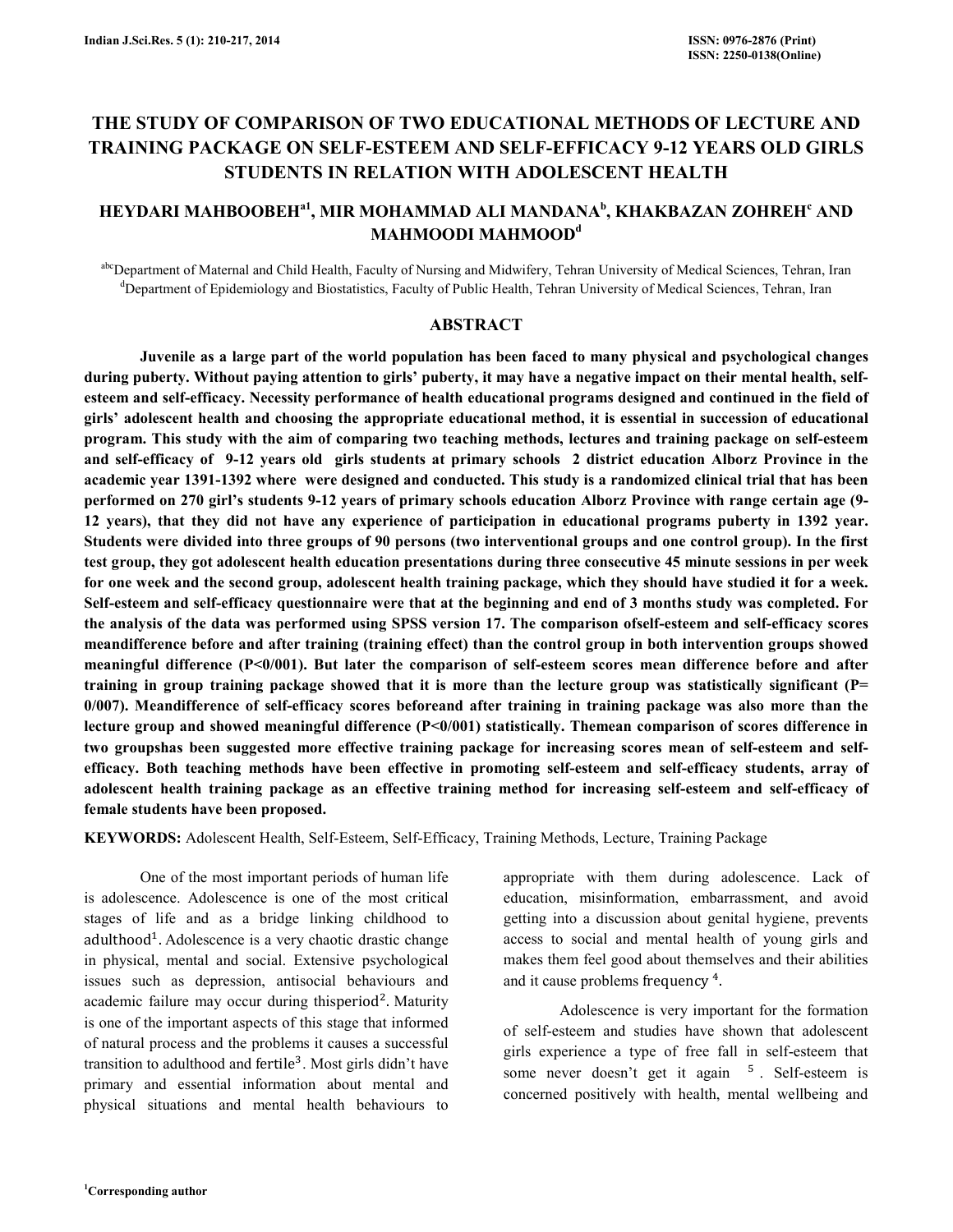welfare<sup>6</sup>. Increased self-esteem is directly related to adolescent health, especially in adolescent girls. Selfesteem among community members is an important factor in psychological health that the lack of individual and social life has negative effects on social relationships family, employment and life expectancy plays and since the formation of the personality is established in childhood and adolescence is important to pay attention to this issue in adolescents<sup>7</sup>. The issues of self-esteem and self -worth issues are basic factors of personality development in children and adolescents. Having a strong will and self-confidence, decision-making and innovation, creativity and innovation, health and mental health directly related to the amount of thought and how selfesteem and self-worth are individuals<sup>8</sup>. Teri showed that increase in self-esteem, to prevent problems that it may create because of low self-esteem for teenagers is essential<sup>9</sup>.

 Concept of self-efficacy in 1977 by Albert Bandura, a Stanford University professor has been defined and According to Bandura, self-efficacy is an important prerequisite for behaviourchange<sup>10</sup>. From the perspective of cognitive theory-social, self-efficacy in relation to their understanding of the ability or desire to change or continue a behaviour to be successful. Based on this understanding of self-efficacy in relation to perseverance, effort and consistency in every aspect of  $life<sup>11</sup>$ . Studies show that people with high self-efficacy tends to participate in the exhibit challenging behaviours and better interpretation offer of the behaviours associated with health and wellness and can easily they control their behaviour and in addition to self-efficacy factor play an important role in modification of relationship between knowledge and behaviour. Thus, Michael, et al (2010) as they strategies to increase self-efficacy should seriously be recommended to the general population<sup>13</sup> and one of the factors that plays an important role in the development of self-efficacy is educational factors<sup>10</sup> .Because individuals have more information about health problems, trying to fight it and be informed, is not impossible through education<sup>14</sup>. Safavi (1385) believed that it is impossible to separate teaching from learning, his learning will lead to behaviour change because of new information or skills, learning to deal with events before returning the comparison of learning will change  $15$ . And verbal encouragement or persuasion that it is one of the important ways acquisition and upgrade of self-efficacy and more through higher education by family members or

others who are important to the person applies<sup>16</sup>. So the basic theory of self-efficacy can be used as a theoretical base for many applications in training staff in order to creating and promoting healthy behaviours<sup>17</sup>.

 Among the important issues facing adolescents are receive inadequate training on adolescent health issues through standard data sources, and designed<sup>18</sup>. Nowadays in our society, many organizations, such as municipalities, education, radio and television media have focused on adolescent health education and they do considerable research in this area, at the school: Abdollahi and colleagues in research on 1746 Iranian girl students in 1383 to have achieved the results that adolescent education should not be limited only to the mechanisms of puberty and menstruation, but should lead to a deeper understanding of adolescents' physical and mental changes puberty<sup>19</sup>. Puberty complications and problems are easily preventable and health education is the fundamental strategy of successful health promotion program to improve awareness, ideas and trends, it acts acquired behaviour and healthy lifestyle<sup>20</sup> .Adolescent health include cares and principle that lead to the maintenance and promotion of health-mental and emotional person at times and other times will need more than anything is the training<sup>21</sup>. We discuss the method and time of adolescent health education for adolescents is important. About training on issues related to puberty, the importance of schools and hold a special place is the best place toplay<sup>22</sup>. It is one of the best ways to modify health behaviours in adolescents<sup>23</sup>. With regard to basic education in different ways, choosing the right method of teaching has an important role in position of teaching<sup>24</sup>. Among the most common and most traditional teachercentered teaching method, is the lecture<sup>25</sup>. This method has a long history in educational systems concepts are presented orally by the teacher and learning through listening and taking notes on the student pays. In this method, a subjective relationship occurs between teacher and student learning<sup>26</sup>. Along with other methods, can be student-centered methods, such as training packages are also used<sup>27</sup>. Today, a lot of emphasis is on studentcentered methods, such as learning package to use. Since this method is tutorial way, all the information you need is available in a same place and time are accessible and each student can be adapted to them ability to use and something that are more difficult to replicate<sup>28</sup>. Among the responsibilities and duties of all those involved in health and medical letters, create Health behaviour and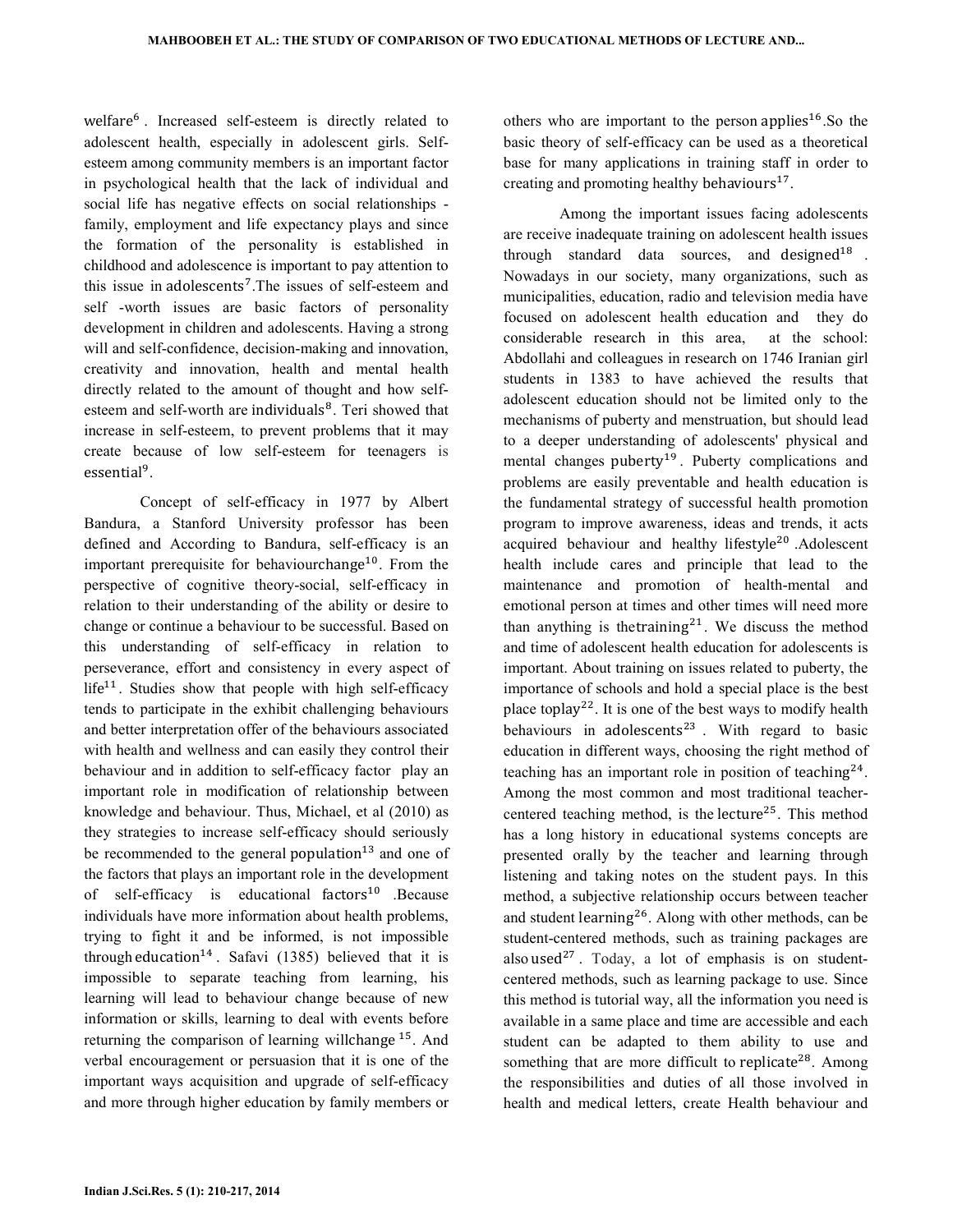health behaviour detection is prevention in the  $community<sup>29</sup>$ . In general we can say midwife has an important role in the health of women of all ages, including adolescents and adulthood<sup>30</sup>.

 So given this and given the age of maturity in our country like other countries is declining. Most girls school before entering secondary school stage or stages of maturity leaving behind. It is recommended that adolescent health education programs are needed to start from school late<sup>31</sup>. According to the above adolescent health education because of the special situations and spiritual crises of adolescence and alleviate fears of the situation, also avoid from incorrect information or of the competent adolescent health at this point it seems necessary. In our country, many studies have been done on adolescent health and adolescent but mostly acting traditional, so researchers with their experiences in the areas of health education to adolescent girls with the resources is available that it to improve the mental health of adolescent girls and promoting quality of life and promote public health, further research studies are designed and implemented in the country. Therefore, this study with the aim of determining and comparing the effectiveness of two teaching methods, lectures and training package on self-esteem and self-efficacy of girls teenagers in order to design the relevant training protocol is carried out by the authorities.

## MATERIAL AND METHODS

 This study is a clinical trial in which 270 female students 9-12 years old Primary school education participated in Alborz Province. The researcher after receiving permission from the ethics committee of Tehran Medical Sciences University with license number3429/130/ $\frac{91}{91}$  and agreement the education authorities sampling, stratified multi-stage random, among the elementary school education Alborz Province, there school randomly (two intervention groups, lectures and educational package and one school for the control group) were selected . The researcher visited the selected school principals and verified by license and the number needed for the study to provide the necessary explanations, using samples randomly selected from a list of students from third grade to sixth (22 students for grades first and second, 23 students for grades five and six). Study inclusion criteria included female students attending government schools 9-12 years were adolescent health education programs. Exclusion criteria included a

sessions, the lack of training in adolescent health package, given a lack of exercise during the study and three months later. Thus, students are eligible to enter the study after an informed consent form by parents and students voluntarily enrolled. In this study, the data in two ways pre-test and post-test were collected during three months. Intervention group 1 has done in the way three sessions of 45 minute presentations (separately for each base) and training tools such as marker boards, educational PowerPoint. Adolescent health education program in the first group during the first session: Introduction to the maturation, puberty changes, second session: nutrition, exercise, rest and sleep, personal hygiene, menstrual hygiene, religious orders, menstruation .third session: Mental Health and emotional changes of puberty were held and the other group was used as a training package. Training package for educational booklet contains five chapters (Chapter I: The concept of maturity, Chapter II: changes of puberty, Chapter III: health behaviours during adolescence, Chapter IV: menstruation religious orders, Chapter V: Mental health and emotional changes of puberty) and evaluation exercises are included at the end of each chapter were presented to the students. After 12 weeks of self-esteem and self-efficacy questionnaire survey was completed again by the same students. Means of data collection for this study were gathered from the three questionnaires used in this study was included demographic information, the questionnaire survey selfesteem, which includes 58 questions, five major themes including social relationships, family relationships the notion of their perceptions, understanding the future and measures of individual assignments. Method of grading the test is all or nothing (0 and 1). 8 questions regarding lie detector scale is neutral and will not be involved in the calculation of the remaining questions is divided into two parts that was given in 19 questions to answer yes, score 0 and the remaining questions to answer no score 1. The scores range from zero to 50 subjects who had the grades to be closer to 50, reflecting the high esteem and whatever is closer to 0, it indicate low self  $-$  esteem<sup>32</sup>. Johnson, Redfield, Miller &Simpson, Taylor and Ritz to earned with method of split-half reliability 0/9 for those who reported the test-retest reliability coefficient and Cooper Smith 0/88 after five weeks and 0/7 after three years to earn. The Iranian version (1375) reliability 0/89 for the acquired Sajjad (1385) using the split-half reliability for boys  $0/84$  and for girls  $0/89$  for it to be achieved<sup>33</sup>. General self -efficacy questionnaire included 17 questions

relative died during the study, did not attend the training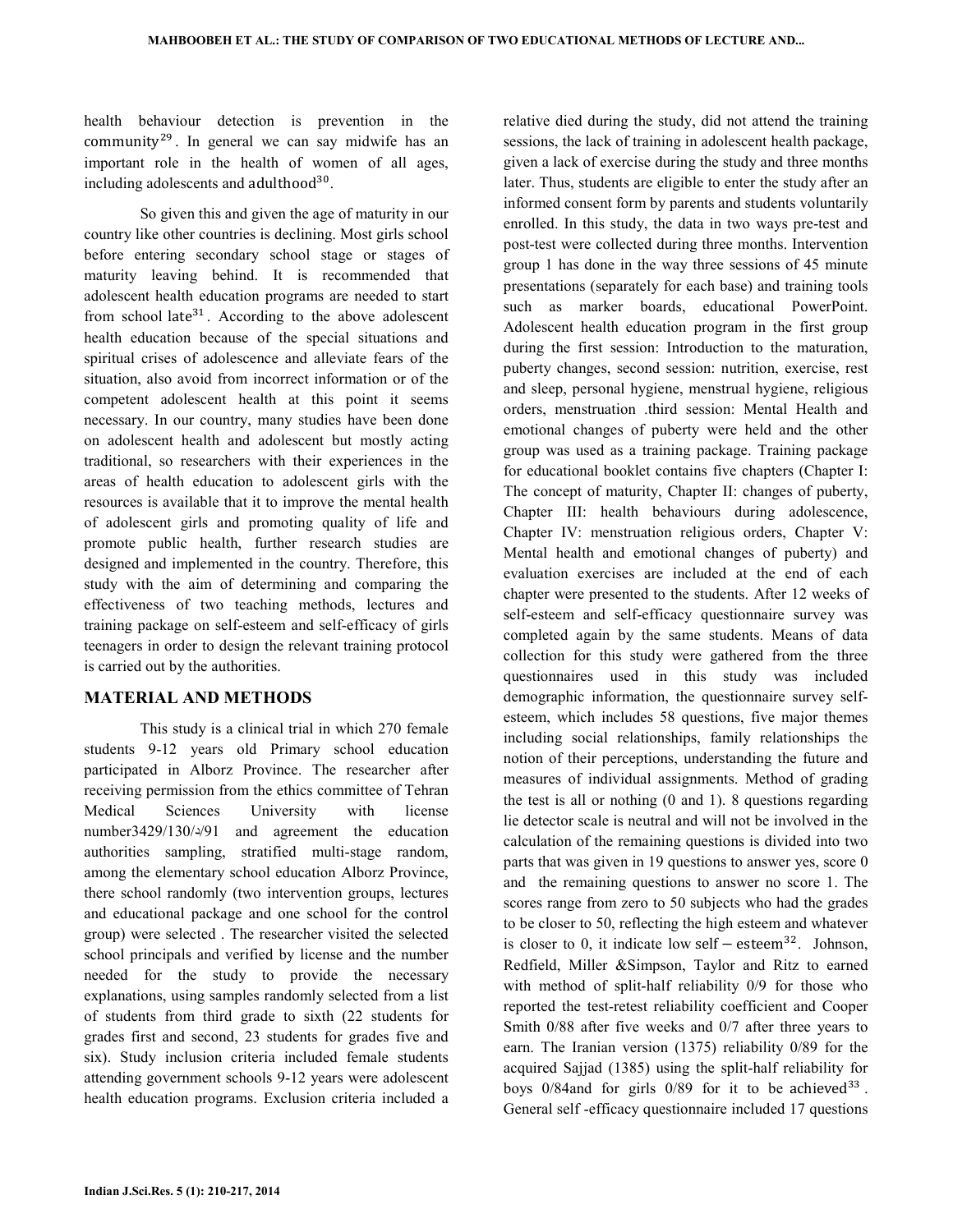submitted to problems in areas such as the lack of ability to deal with problems, the ability to achieve the objectives and stability to conduct activities. Each question has five options strongly agree, agree no opinion, disagree, and completely disagree that each question has only one correct answer. Grading self-efficacy questionnaire and colleagues so that each question is given one to five points. Rating below 25% (score of 17 to 33/9) as low self-efficacy between 25% to 75% (score of 34 to 67/9) as the average self-efficacy 75% (points 68 to 85) as high self-efficacy were considered<sup>34</sup>. The alpha reliability coefficient for the self -efficacy questionnaire Scherer and colleagues have reported the following general selfefficacy scale to 0/86. In Iran, Ali Nyakruee (1382) in his study reported 0/78 for Cronbach's alpha or the overall

consistency questions that is acceptable. Also Asghar Nejad and colleagues (1385), Cronbach's alpha of this scale to $0/83$  were reported<sup>35</sup>. In order to determine the scientific reliability and internal stability tools, Cronbach's alpha was used to confirm that reported 81% and for the external validity of data collection has been used from test-retest method. Thus, the questionnaire by 10 students of primary school education in Alborz Province that have characteristics of the subjects included in this study but does not include samples have been completed within 2 weeks. Answers of two-phase reliability are over 95% approval.

 In this study a statistical analysis computer software SPSS version 17 was used.

#### Results

| P-value          | Department               |                 |                  |                                    |                   | Student Profile |                              |            |
|------------------|--------------------------|-----------------|------------------|------------------------------------|-------------------|-----------------|------------------------------|------------|
|                  |                          | Control         |                  | <b>Training Package</b><br>Lecture |                   |                 |                              |            |
| Chi-square test  | Percent                  | Number          | Percent          | $\overline{\text{Number}}$         | Percent           | Number          | <b>Status</b>                |            |
| $\chi^2 = 0/596$ | $\overline{20}$          | 18              | 21/1             | 19                                 | 18/9              | 17              | 9                            |            |
| $P = 0/996$      | 23/3                     | $\overline{21}$ | 22/2             | 20                                 | 20                | 18              | 10                           | Age        |
|                  | 31/1                     | 28              | $\overline{30}$  | 27                                 | 33/3              | 30              | 11                           |            |
|                  | 25/6                     | $\overline{23}$ | 26/7             | 24                                 | 27/8              | $\overline{25}$ | 12                           |            |
| Fisher's exact   | 4/4                      | $\overline{4}$  | 2/2              | $\overline{2}$                     | 2/2               | $\overline{2}$  | Illiterate                   |            |
| test             | 45/6                     | $\overline{41}$ | 28/9             | 26                                 | $\overline{36/7}$ | 33              | <b>Elementary and Middle</b> |            |
|                  |                          |                 |                  |                                    |                   |                 | School                       | Father     |
| $F=10/61$        | 42/2                     | 38              | 47/8             | 43                                 | 43/3              | 39              | High School Diploma          | education  |
|                  | 7/8                      | $\overline{7}$  | 21/1             | 19                                 | 17/8              | 16              | Collegiate                   |            |
| $P=0/09$         |                          |                 |                  |                                    |                   |                 |                              |            |
|                  | 8/9                      | $\overline{8}$  | 2/2              | $\overline{2}$                     | 5/6               | $\overline{5}$  | Illiterate                   |            |
| Chi-square test  | 43/3                     | $\overline{39}$ | 32/2             | $\overline{29}$                    | 33/3              | $\overline{30}$ | Elementary and Middle        |            |
|                  |                          |                 |                  |                                    |                   |                 | School                       | Mother     |
| $\chi^2$ =11/03  | 41/1                     | $\overline{37}$ | 47/8             | 43                                 | $\overline{50}$   | 45              | High School Diploma          | education  |
|                  | 6/7                      | 6               | 17/8             | 16                                 | 11/1              | $\overline{10}$ | Collegiate                   |            |
| $P = 0/087$      |                          |                 |                  |                                    |                   |                 |                              |            |
|                  | $2/2$                    | $\sqrt{2}$      | 2/2              | $\sqrt{2}$                         | 2/2               | $\mathbf{2}$    | Unemployed                   |            |
|                  | 34/4                     | 31              | 34/4             | $\overline{31}$                    | 26/7              | $\overline{24}$ | Employee                     |            |
| Fisher's exact   | 21/1                     | $\overline{19}$ | 14/4             | 13                                 | 22/2              | 20              | Worker                       |            |
| test             | 36/7                     | 33              | 42/2             | 38                                 | 38/9              | 35              | Self-employed                | Father job |
| $F = 8/13$       | $\overline{\frac{5}{6}}$ | 5               | $\overline{3/3}$ | $\overline{3}$                     | $\overline{5/6}$  | 5               | Retired                      |            |
| $P = 0/62$       | $\theta$                 | $\overline{0}$  | 3/3              | 3                                  | 4/4               | $\overline{4}$  | Other                        |            |
| Chi-square test  | 95/6                     | 86              | 80               | 72                                 | 88/9              | 80              | Housekeeper                  | Mother job |
| $\chi^2$ =12/58  | 4/4                      | $\overline{4}$  | 19/9             | $\overline{18}$                    | 11/1              | 10              | Other                        |            |
| $P=0/051$        |                          |                 |                  |                                    |                   |                 |                              |            |
| Chi-square test  | 15/6                     | 14              | 13/3             | 12                                 | 16/7              | 15              | Menstruation                 | Menstrual  |
| $\chi^2 = 3/01$  |                          |                 |                  |                                    |                   |                 |                              | status     |
| $P=0/556$        |                          |                 |                  |                                    |                   |                 |                              |            |
|                  | 84/4                     | 76              | 86/6             | 78                                 | 83/3              | 75              | No Menstruation              |            |
|                  |                          |                 |                  |                                    |                   |                 |                              |            |

Table 1: Frequency distribution of female students personal characteristics in primary schools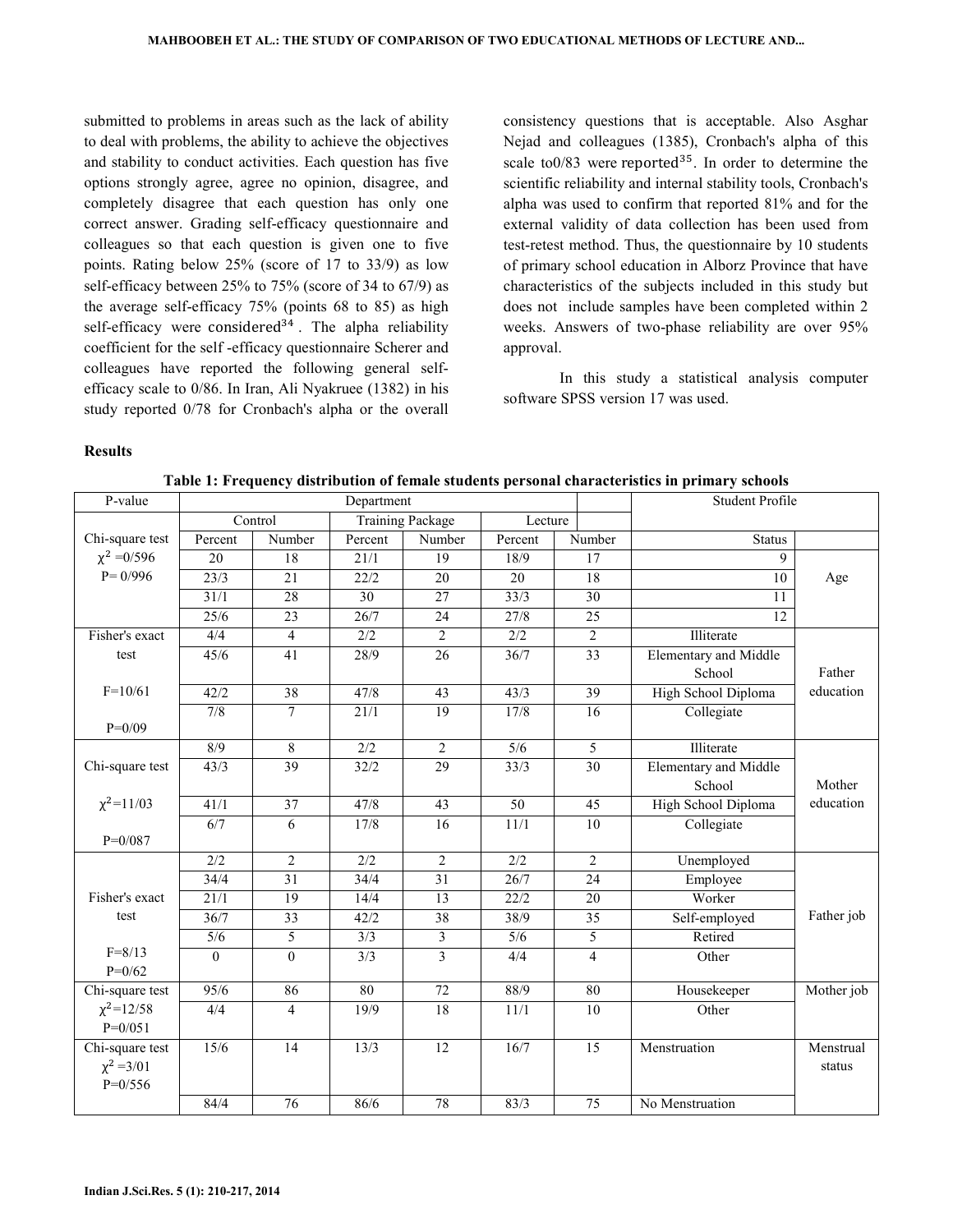Table 2 and 3 shows the comparison of student self-esteem and self-efficacy mean scores were studied before and after training, to examine differences between self-esteem and self-efficacy scores mean of students at the beginning and end of the study in three groups of Paired-Samples T Test were used for statistical analysis. Table 4 shows the examination of relationship between students' self-esteem and self-efficacy in three groups studied was used in this part of the Pearson test.

| Table 2: The comparison self-esteem scores mean of students before and after the training in primary schools |  |  |
|--------------------------------------------------------------------------------------------------------------|--|--|
|                                                                                                              |  |  |

| Result of test<br>Paired-Samples<br>T Test                    | Effect of<br>training | After<br>intervention | Before intervention | Statistics index   | Self-esteem<br>Group    |
|---------------------------------------------------------------|-----------------------|-----------------------|---------------------|--------------------|-------------------------|
| Paired-Samples                                                | 7/62                  | 42/57                 | 34/95               | Mean               |                         |
| T Test $t = -13/12$ ,<br>df=89, $P < 0/001$                   | 5/51                  | 3/91                  | 7/63                | Standard deviation | Lecture                 |
| Paired-Samples<br>T Test $t = -12/93$ ,<br>df=89, $P < 0/001$ | 10/16                 | 43/28                 | 33/36               | Mean               | <b>Training Package</b> |
|                                                               | 7/45                  | 3/09                  | 7/87                | Standard deviation |                         |
| Paired-Samples<br>T Test $t = -2/61$ ,<br>df=89, $P=0/011$    | 0/8                   | 35/53                 | 34/73               | Mean               |                         |
|                                                               | 2/9                   | 6/93                  | 7/53                | Standard deviation | Control                 |

Table 3: The comparison self-efficacy scores mean of students before and after the training in primary schools

| Result of test                     | Effect of | After<br>intervention | <b>Before</b> | Statistics index   | Self-efficacy    |
|------------------------------------|-----------|-----------------------|---------------|--------------------|------------------|
| Paired-Samples T Test              | training  |                       | intervention  |                    | Group            |
| Paired-Samples T Test              | 12/9      | 73/48                 | 60/58         | Mean               | Lecture          |
| $t = -8/25$ , df=89,<br>P < 0/001  | 14/82     | ┑                     | 16/22         | Standard deviation |                  |
| Paired-Samples T Test              | 24/74     | 79/12                 | 54/37         | Mean               |                  |
| $t = -16/54$ , df=89,<br>P < 0/001 | 14/19     | 3/77                  | 14/0.5        | Standard deviation | Training Package |
| Paired-Samples T Test              | 2/55      | 57                    | 54/44         | Mean               |                  |
| $t = -3/24$ , df=89,<br>$P=0/002$  | 7/48      | 11/99                 | 12/71         | Standard deviation | Control          |

| Table 4: Examine the relationship between self-esteem and self-efficacy of students before and after the training in |  |
|----------------------------------------------------------------------------------------------------------------------|--|
|----------------------------------------------------------------------------------------------------------------------|--|

primary schools

| Relation        | P-value   | Pearson Correlation | Variable                      | Group            |
|-----------------|-----------|---------------------|-------------------------------|------------------|
| significance    | P < 0/001 | $R = 0/664$         | self-esteem and self-efficacy | Lecture          |
| significance    | P < 0/001 | $R = 0/620$         | self-esteem and self-efficacy | Training Package |
| No significance | $P=0/801$ | $R = 0/027$         | self-esteem and self-efficacy | Control          |

## DISCUSSION

 According to the findings of this study was to compare self-esteem scores of the students after teaching adolescent health in two intervention and control groups showed that the average of self-esteem scores in the first intervention group 42/57 and in the training package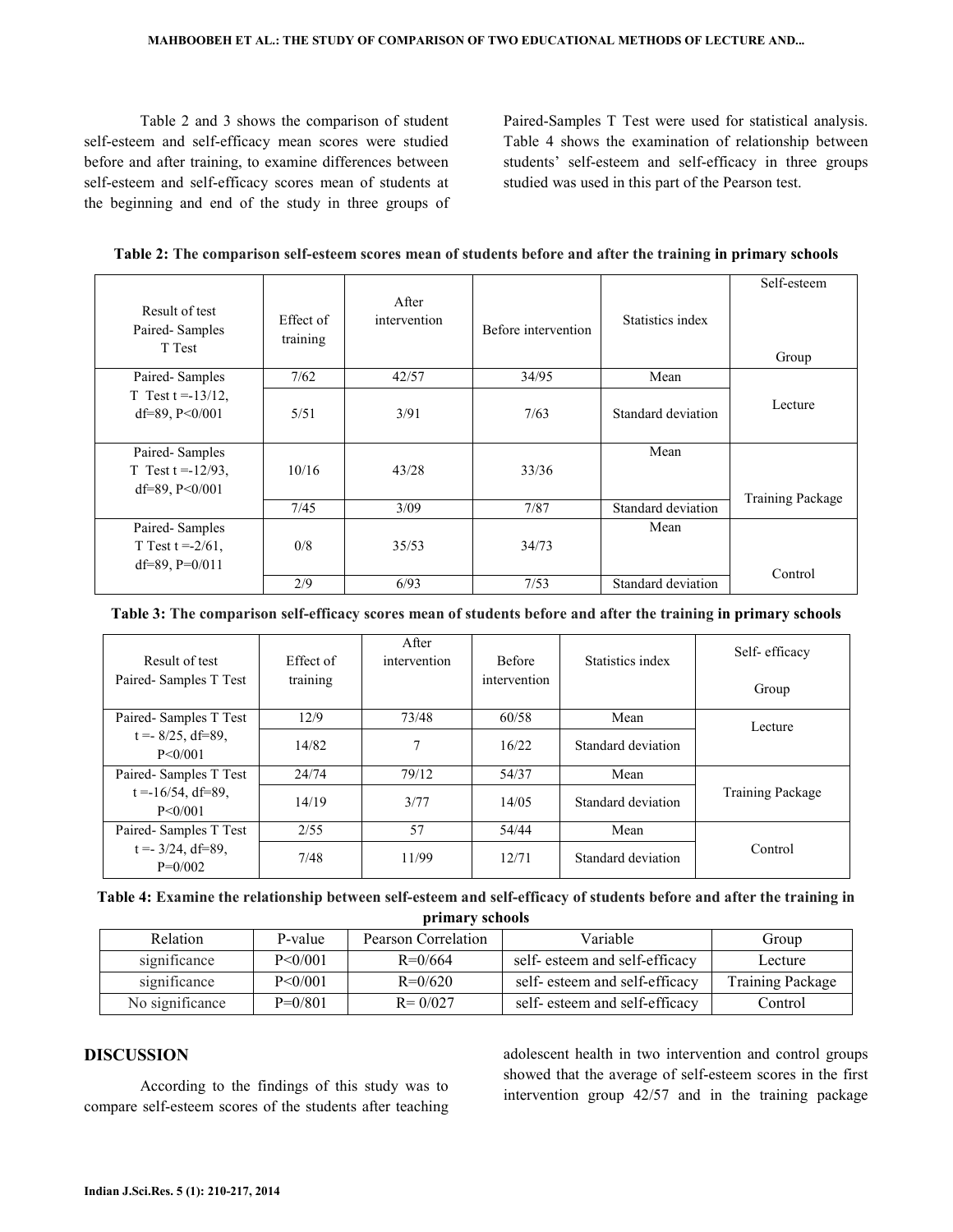intervention group 43/28 and in the control group 35/53 was based on ANOVA statistical test showed a significant difference  $(P<0/001)$ . These findings are consistent with studies conducted by Naseri and Nick Poor<sup>36</sup> and Ghotaslu<sup>37</sup> in Iran. In this study the effectiveness of training in various aspects of health, particularly mental health is reviewed and determined: Education has a positive effect on mental health. In a study conducted by Mokarie et al in Tehran in 1391, accepted<sup>38</sup> showed that the educational programs of puberty in adolescent girls can increase self-esteem and reduce anxiety that the objective of this study is that the effect of health education on self-esteem during adolescence is a time direction. the study is currently comparing the scores of self-efficacy students after training in adolescent health in two intervention and control groups showed that the mean of self-efficacy scores in the first intervention group 73/48 and in the intervention training package group 79/12 and in the control group 57 was based on ANOVA statistical test showed a meaningful difference with control group (P<0/001). The findings of research conducted by Alizadeh and colleagues in Tehran in 1387 isa time direction and showed that encourage education based on Adler's approach can increase students' self-efficacy<sup>39</sup>. In this study, the effects of education on the psychological aspects of self-esteem and self-efficacy is reviewed and determined. The results of this study based on ANOVA statistical test on the most effective teaching methods, educational packages on self-esteem than the lecture method with a statistically meaningful difference  $(P<0/007)$  and the efficacy with significant differences (P<0/001) has been implied. These findings are consistent with the study conducted by Khakbazan and colleagues that took place in Tehran in 1385 that in this study, a comparison of two methods of lecture and training package on knowledge girls on puberty health would be the study of the effect of education closed to the lecture method of teaching packages with a statistically meaningful difference test  $(P<0/001)$  was shown<sup>40</sup>. According to a study cited in the choice of the appropriate method of training young students have a significant role in raising awareness. About the relationship between selfesteem and self-efficacy in present study a significant relationship (P<0/001) in both groups, lectures and training package appeared on adolescent health education which in this case can be concluded that the self-esteem and self-efficacy are related to each other. Possible explanation for this finding is that the teenage years are an important step leading social and mental development is

considered. In the course of different problems can cause teenagers to have a sensitive and fragile mood disorders variety of behavioral, social, emotional, and mental traits. One of the adolescent unaware of the issues of puberty and adolescence and also the lack of information source is to inform juvenile about it. A teenager who has acquired the necessary skills to deal with this critical period, has no emotional, mental and personality balance, cannot have a healthy relationship with others, cannot express to the community and develop a sense of disorientation and confusion, While teaching issues related to adolescent health (physical, mental) can solve many problems in their construction and proper interaction with the surrounding environment, resulting in increased their selfesteem and self-efficacy helped.

### **CONCLUSION**

 According to the results of research and theory discussed above, we can conclude that adolescent health education is effective on rising from student self-esteem and self-efficacy. According to the findings of this study and various studies on the importance of adolescent health educations by awareness resources in order to increase the mental health of students is clearly evident. Therefore the active participation of the people involved in this issue is to increase the physical and mental health of adolescents into adulthood. Accordingly, it is recommended as textbooks adolescent health and adolescent girls were included in the curriculum of the primary school education system. Thus, midwives and other medical personnel in good times to attend school based on systematic curriculum design and training of youth activities. The results of the analysis findings indicate that both methods are effective in improving self-esteem and self-efficacy of teaching students about adolescent health. However, due to the fact that the way of training package with a statistically meaningful difference  $(P < 0/007)$  on self-esteem and a statistically meaningful differences (P<0/001) on self-efficacy that was based on ANOVA statistical test to be more effective than the training method of lecture. Accordingly, it is recommended that, if possible, in conjunction with other methods, depending on the method of teaching in other schools will be used to educate adolescent health.

## ACKNOWLEDGMENTS

 This article is the result of a research project approved by the Medical Sciences and Health Services of Tehran university is dated92/1/26. Hereby expresses its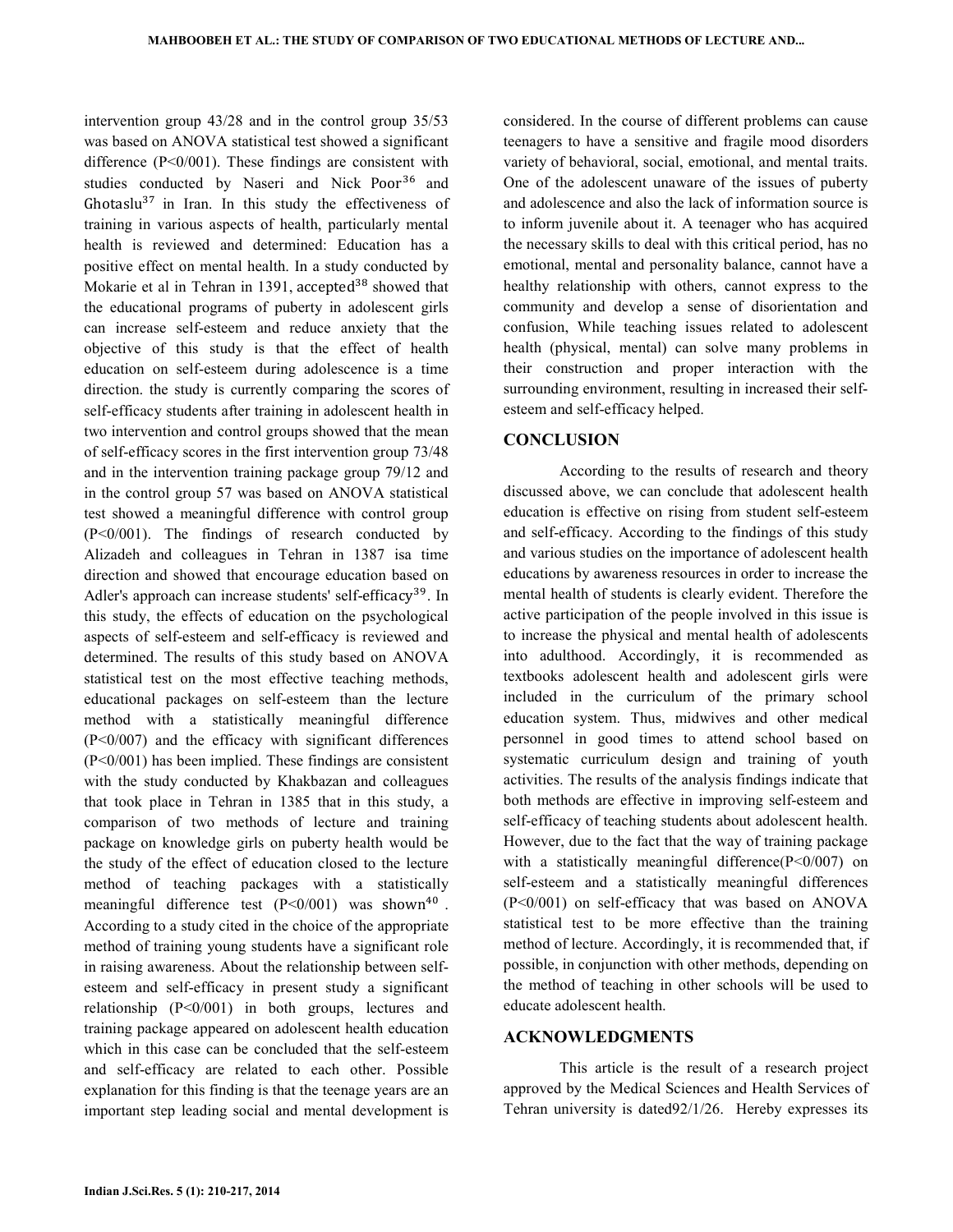thanks and appreciation Mrs. Doctor Taghavi, which have an important role to oversee the training package, honourable president, honourable assistance Deputy of Research, Faculty of Nursing and Midwifery, Tehran University of Medical Sciences, District 2 Education Alborz Province respected authorities have announced.

## **REFERENCES**

- Mazaheri M., RamezanKhani A. and Dehdari T., The impact of health education on health-promoting preventive behavior pattern of dental caries in schoolchildren. Journal of Payesh 11,503-497 (in Persian) (2005)
- Aghayusefi Al., Alipour Ah. and NajariHasanZad F., The impact of health education on puberty and menstruation in girls third Public health, 105- 118 (in Persian) (2009)
- McKenzie Jf., Pinger R. and Kotecki Je., An introduction to community health .Boston: Jones&Bartlett, 207 (2005)
- Parwej S., Kamar R. and Walia I., Reproductive health education intervention trial. The Indian Journal of pediatrics, 74, 287-291(2005)
- Steese S., DoUette M., Phillips W., Hossfeld E., Matthews G. and Taormina G., Understanding Girls' Circle as an Intervention on Perceived Social Support, Body Image, SelfEfficacy, Locous of Control, and Self Esteem Adolescence, 41, 55-74 (2006)
- Davelaar P., Araujo M. and Kipper D., The Revised SpontaneityAssessment Inventory (SAI-R): Relationship to goal orientation, motivation,perceived self-efficacy, and selfesteem. The Arts in Psychotherapy, 35, 117–128 (2008)
- Masen P, et al. Pashaee M (Translator). Child development and personality. 4th ed. Tehran: MarkazPublishers, (in Persian) (1993)
- Lang N., Zultan K., Ways to increase self esteem in children. PeyvandTarbiatiAmuzeshMahane Publishers. 297 – 298 (in Persian) (2004).
- Teri R., Selfsteem and self efficoxy of college students with disabilities. Collegestudents Journal, 18(2002)
- MorovatiSharifabad M. and RohaniTonakaboni N., Self carebehaviors perceived self-efficacy in diabetic patients referred to Yazd diabetes research center. Scientific Journal Birjand University of Medical Sciences 15, 91-100. (in Persian) (2008)
- Perlman D., Influence of the sport education model on physical self-efficacy. Public health Nurs, 24, 1- 5 (2010)
- Saksvig I., Gittelshon J., Harris BS., Hanley GA., Valente WT. and Zinman B. , A pilot schoolbased healthy eating and physical activity intervention improves diet, food knowledge, and self-efficacy for native Canadian children. J Nutr, 21, 2392-98 (2005)
- Mitchell M., Henderson Jr., Aubuchon S. and Turner L., Enhancing exercise behaviors: application of self efficacy concepts. Alabama. University of Alabama, 1-5 (2010)
- IlderAbadi E., Community health nursing textbook of 1, 2, 3 based on headline announced by the supreme planning council. Tehran. Salemi Publication, 202-205 (in Persian) (2004)
- Safavi M. and Borzouei T., Principles of patient education. Tehran. Salemi Publication, 20-37 (in Persian) (2006)
- Lee L., Arthur A. and Avis M., Using self-efficacy theory to develop interventions that help older people overcome psychological barriers to physical activity: a discussion paper, Int J Nurs Stud. , 45, 1690-99 (2008)
- Peyman N., Heydarnia A., Ghofranipour F., Kazemnezhad A. and Aminshokravy F., The assessment relationship between perceived selfefficacy and fertility behaviors of Iranian women undergoing fertility of therapeutic and health centers of Mashhad city to reduce unwanted pregnancies. Fertility and infertility Quarterly, 3, 78-90 (in Persian) (2007)
- Maleki A., Delkhoush M., Haji Amini Z., Ebadi A., AhmadiKh. And Ajali A., Effect of puberty health education throuth reliable sources on health behaviors of girls. Journal of Behavioral Sciences, 4, 155-161 (in Persian) (2010)